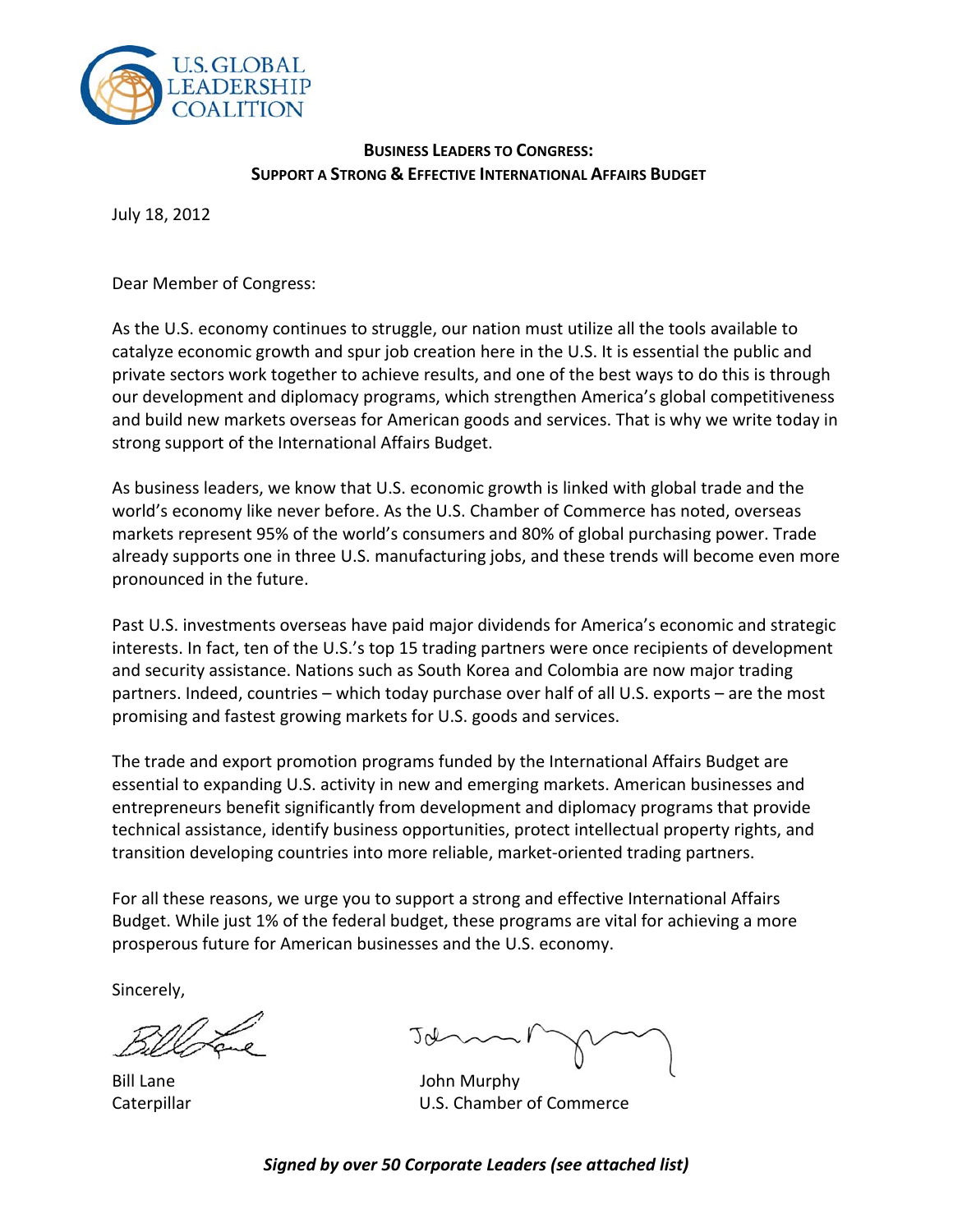**Abbott**  Andrea Durkin, Senior Director, Global Government Affairs & Policy

**Aerospace Industries Association (AIA)** Remy Nathan, Vice President, International Affairs

**Amway Corporation** Richard Holwill, Vice President, Public Policy

**Association of Equipment Manufacturers (AEM)** Dennis Slater, President

**Biotechnology Industry Organization** Joe Damond, Senior Vice President, International Affairs

**The Boeing Company** Jefferson S. Hofgard, Vice President, International Operations and Policy, Government **Operations** 

**Business Roundtable** John Engler, President

**Campbell Soup Company** Kelly D. Johnston, Vice President, Government Affairs

**Cargill**  Devry Boughner, Director, International Business Relations

**Caterpillar** Bill Lane, Washington Director, Government Affairs

**CDM Smith** J. Ellis Turner, Senior Vice President

**Cisco Systems, Inc.** Michael Timmeny, Vice President, Government Affairs

**Citi** Candida P. Wolff, Executive Vice President, Global Government Affairs

**Coalition for Employment Through Exports, Inc. (CEE)** John Hardy, Jr., President

**Coca-Cola** John H. Downs, Jr., Vice President, Global Government, Diplomatic & Stakeholder Relations

**Computer & Communications Industry Association (CCIA)** Edward J. Black, President & CEO

**Corporate Council on Africa** Stephen Hayes, President

**Creative Associates International** Charito Kruvant, President & CEO

**DAI**  James J. Boomgard, President & CEO

**DuPont Pioneer** Paul E. Schickler, President

**Emergency Committee for American Trade (ECAT)** Calman Cohen, President

**Freeport-McMoRan Copper & Gold, Inc.** W. Russell King, Senior Vice President, International Relations

**GlaxoSmithKline** John Del Giorno, Vice President, Government Relations

**Google** Bob Boorstin, Director, Corporate & Policy Communications

## **IBM**

Timothy W. Docking, Ph. D., Lead, Emerging Markets Funding (EMF) Group, IBM Governmental Programs/Public Sector

**International Paper** Mary Mann, Senior Manager, Government Relations International

*List of Business Signatories Supporting the International Affairs Budget*